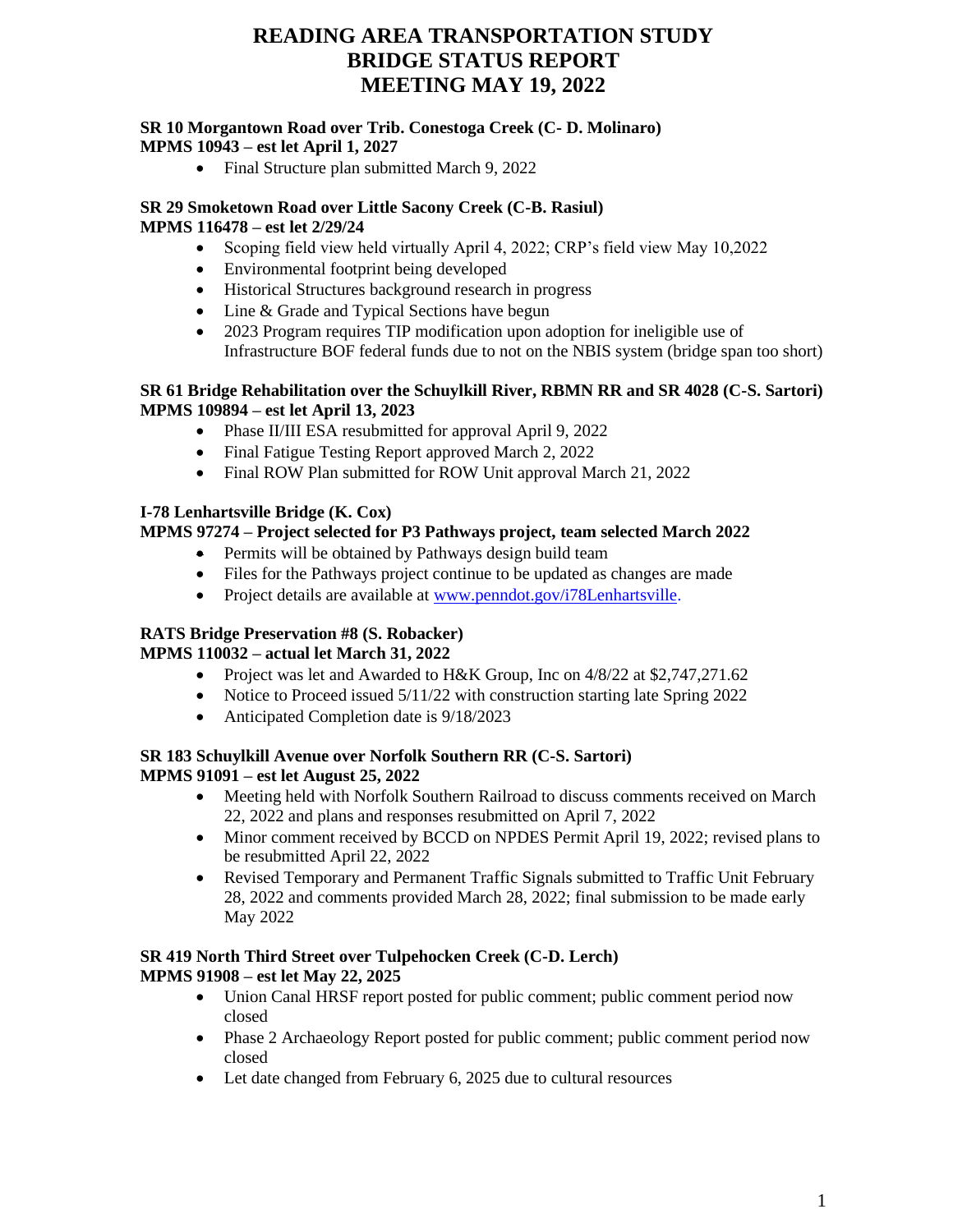#### **SR 419 Rehrersburg Road over Mill Creek (C-C. Longenecker) MPMS 92079 – est let January 25, 2024**

- Revised Wetland ID and Phase 1 Bog Turtle Survey submitted February 15, 2022
- Combined report for Line and Grade, Safety Review and DFV submitted February 17, 2022
- TS&L conditional approval recommended March 24, 2022 pending H&H approval
- H&H submitted February 16, 2022
- SEPS report approved February 22, 2022

# **SR 568 Green Hills Road over Allegheny Creek (C- D. Molinaro)**

**MPMS 79086 – est let August 11, 2022**

• 90% Constructability Review accepted January 26, 2022

#### **SR 645 Camp Swatara Road Bridge over Little Swatara Creek (C-M. Rhan) MPMS 85670 – est let April 10, 2025**

- Revised L&G approved February 15, 2022
- TS&L progressing

#### **SR 724 Main Street over Allegheny Creek (C-D. Molinaro) MPMS 10700 – est let April 10, 2025**

- L&G approved February 17, 2022
- Phase 1 Bog Turtle coordination continuing and resolved March 9, 2022
- TS&L comments returned January 25, 2022
- Preliminary Traffic Control Plan resubmitted February 4, 2022 and approved February 16, 2022
- H&H submitted March 7, 2022 and comments returned March 21, 2022

### **SR 1015 Donat Road over Stoney Run (C- D. Molinaro) MPMS 85643 – est let April 1, 2027**

- TS&L approved March 4, 2022
- H&H resubmitted April 5, 2022
- Two HRSF's resubmitted December 17, 2021 awaiting approval
- Safety Review approved February 25, 2022

### **SR 1018 Stoney Run Valley Road over Maiden Creek (C – D. Molinaro) MPMS 85648 – est let April 11, 2024**

- Revised Wetland ID and Bog Turtle Phase 1 Survey report approved January 20, 2022
- Safety Review approved March 21, 2022

#### **SR 1021 Forgedale Road Bridge over Bieber Creek (C-C. Longenecker) MPMS 10746 – est let April 27, 2023**

- Preparation of the JPA continues
- 90% Constructability Review submitted April 20, 2022
- ROW negotiations and acquisitions in progress
- In process to advance as a design build let for utilization of Infrastructure Investment Jobs Act funds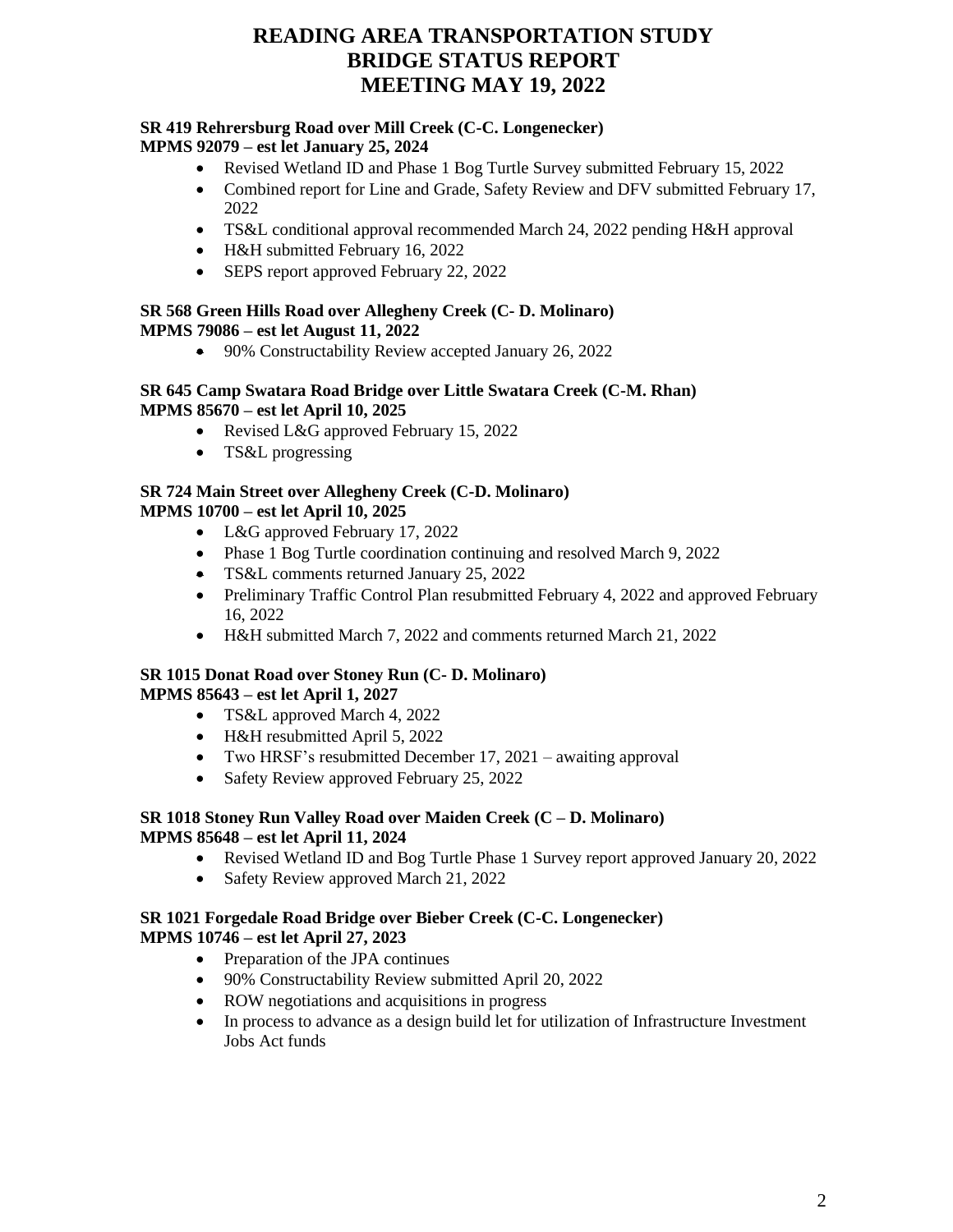## **Berks Box Culvert Bundle (C-C. Longenecker) – MPMS 110011 – est let September 14, 2023**

• 2023 Program requires TIP modification upon adoption for ineligible use of Infrastructure BOF federal funds due to not on the NBIS system (bridge span too short)

## **SR 1026 Long Lane over West Branch of Pine Creek in Pike Township**

- Safety Review submitted April 15, 2022
- **SR 1035 Valley Road over Toad Creek in Longswamp Township**
- SEPS approved April 7, 2022
- Safety Review submitted February 1, 2022
- 30% Constructability Review submitted March 24, 2022
- TS&L comments sent to designer March 29, 2022
- H&H comments sent to designer March 30, 2022

### **SR 2032 Race Street over Swamp Creek Tributary in Bechtelsville**

- Revised Streams and Waterways memo meeting scheduled with District Office April 25, 2022 to discuss
- Revised Wetland ID and Bog Turtle Phase 1 Survey report meeting scheduled with District Office April 25, 2022 to discuss
- 30% Constructability Review submitted March 24, 2022

#### **SR 2016 over Reading, Blue Mountain & Northern Railroad (C-M. Rhan) MPMS 10527 – est let March 30, 2023**

- TS&L ongoing
- Monthly status meetings to get through PE continue
- Railroad coordination ongoing
- Roadway Management Areas defined and determination for NPDES needs to be analyzed
- Waste Implementation Plan submitted to District for review March 15, 2022 and approved by District March 17, 2022
- Utility field meeting held with UGI April 6, 2022
- Pre-bid boring meeting held with drilling contractors and Railroad April 6, 2022
- Combined Safety Review/DFV plans approved February 11, 2022

#### **SR 2023 Carsonia Avenue over Antietam Creek (C-S. Sartori) MPMS 91932 – est let July 14, 2022**

- TS&L approved April 18, 2022 and Structure Foundation Report conditionally approved April 12, 2022
- Final Structure Plan comments received December 14, 2021
- ADA Ramp Design approval received March 29, 2022
- TCP comments received April 11, 2022
- Final Drainage Design submitted for review April 12, 2022
- Meeting with Lower Alsace Township held April 14, 2022
- SPMP submitted April 21, 2022
- Pre-PS&E submission to be made April 29, 2022

### **SR 2032 East Chestnut Street over Branch of West Swamp Creek (C-D. Lerch) MPMS 10616 – est let August 25, 2022**

- ROW negotiations in progress and nearing completion
- Signing and Pavement Marking plan approved February 2, 2022
- PS&E under review for advertisement as a partial design-build project utilizing Infrastructure Investment Jobs Act funds
- Let date changed from March 16, 2023 due to funding availability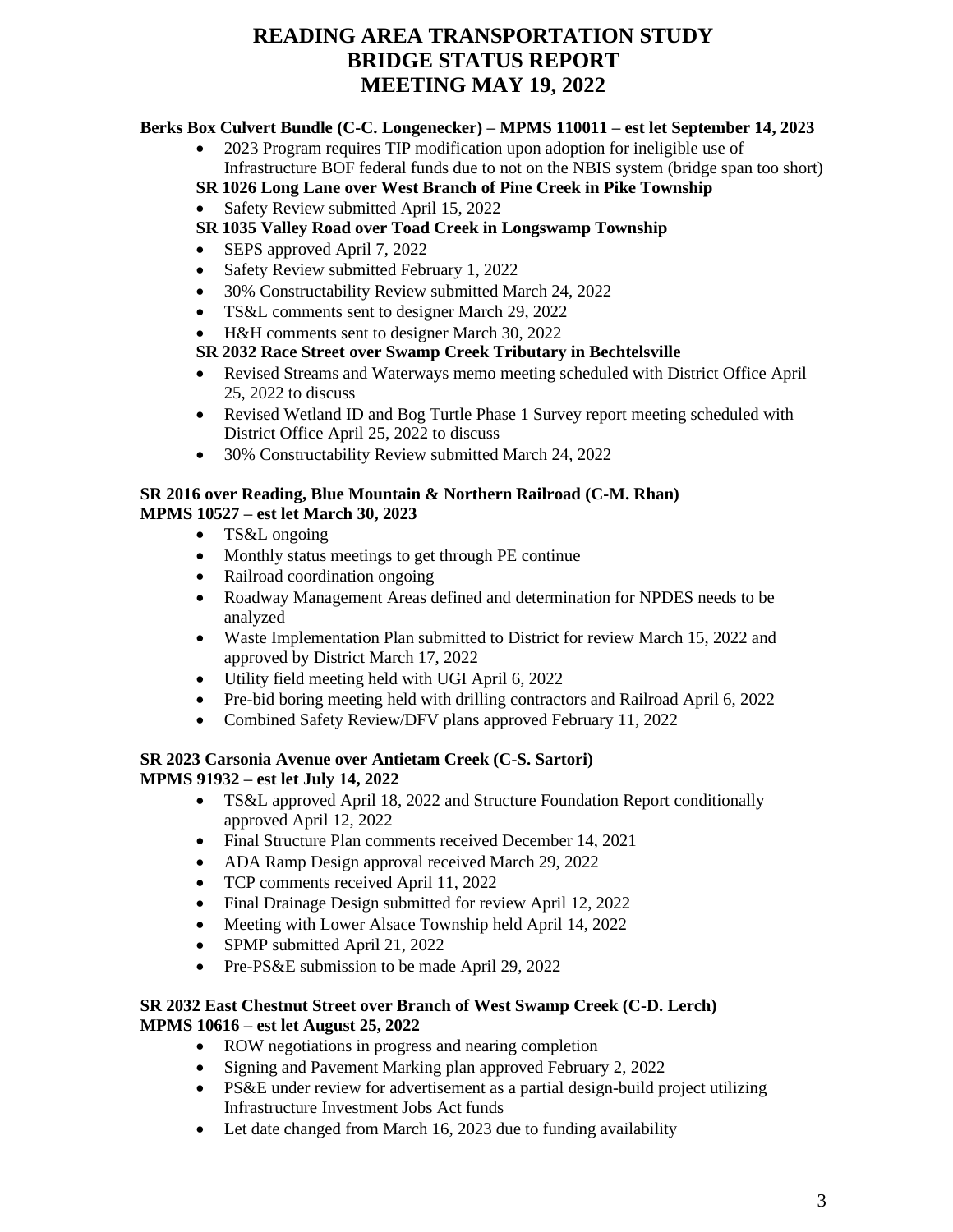#### **SR 2041 Weavertown Road Bridge over Monocacy Creek (C-C. Longenecker) MPMS 10753 – est let April 11, 2024**

- H&H revisions continue
- JPA Permit preparation continues
- 90% Constructability Review submitted April 20, 2022
- In process to advance as a design build let for utilization of Infrastructure Investment Jobs Act funds

#### **SR 2057 Tollgate Road over Leaf Creek (C–C. Longenecker) MPMS 92043 – est let April 11, 2024**

- Preliminary H&H approved March 1, 2022
- Final ROW plan development ongoing
- Structure foundation report approved February 2, 2022
- PE Authorization and preliminary plan submittal to utilities in URMS forthcoming
- In process to advance as a design build let for utilization of Infrastructure Investment Jobs Act funds

## **SR 2087 Centre Avenue over Norfolk Southern Railroad (C-S. Sartori)**

## **MPMS 91995 – est let April 13, 2028**

- Rehabilitation Analysis coordination ongoing with District CRP
- Purpose and Need coordination ongoing with District CRP
- Consultant updating plans for a resubmission to Norfolk Southern RR ongoing; Package continues being finalized addressing major impacts for the horizontal clearances and tracks requested by Norfolk Southern.
- Review of Early Coordination Package with Feasibility Study, Historic Districts and supporting documentation continues
- Consultant TY Lin continuing to update Norfolk Southern Railroad Memo per Pennoni comments and will be submitted to discuss with District
- TY Lin submitted an Analysis for review of latest Norfolk Southern requirements April 1, 2022

#### **SR 3003 Freemansville Road over Angelica Creek (C-S. Sartori) MPMS 79079 – est let December 15, 2022**

- GP-11 approved April 15, 2022 and GP-4 approved March 22, 2022 by DEP
- Utility field meeting held February 22, 2022

#### **SR 3024 (Alleghenyville Road) over I-176 (C-S. Sartori) MPMS 110017 – est let April 1, 2028**

- Detour Plan being progressed as accepted
- L&G submitted March 13, 2022

### **SR 3037 Charming Forge over Mill Race Creek (C-C. Longenecker) MPMS 94290 – est let April 5, 2029**

- H&H approved February 9, 2022
- HRSF coordination with District continues
- Floodplain consistency letter accepted March 23, 2022

## **SR 4015 Tilden Road Bridge (C–D. Molinaro)**

## **MPMS 10702 – est let April 1, 2024**

- Traffic control (borings) submitted January 28, 2022 and approved February 2, 2022
- Safety Review submitted January 14, 2022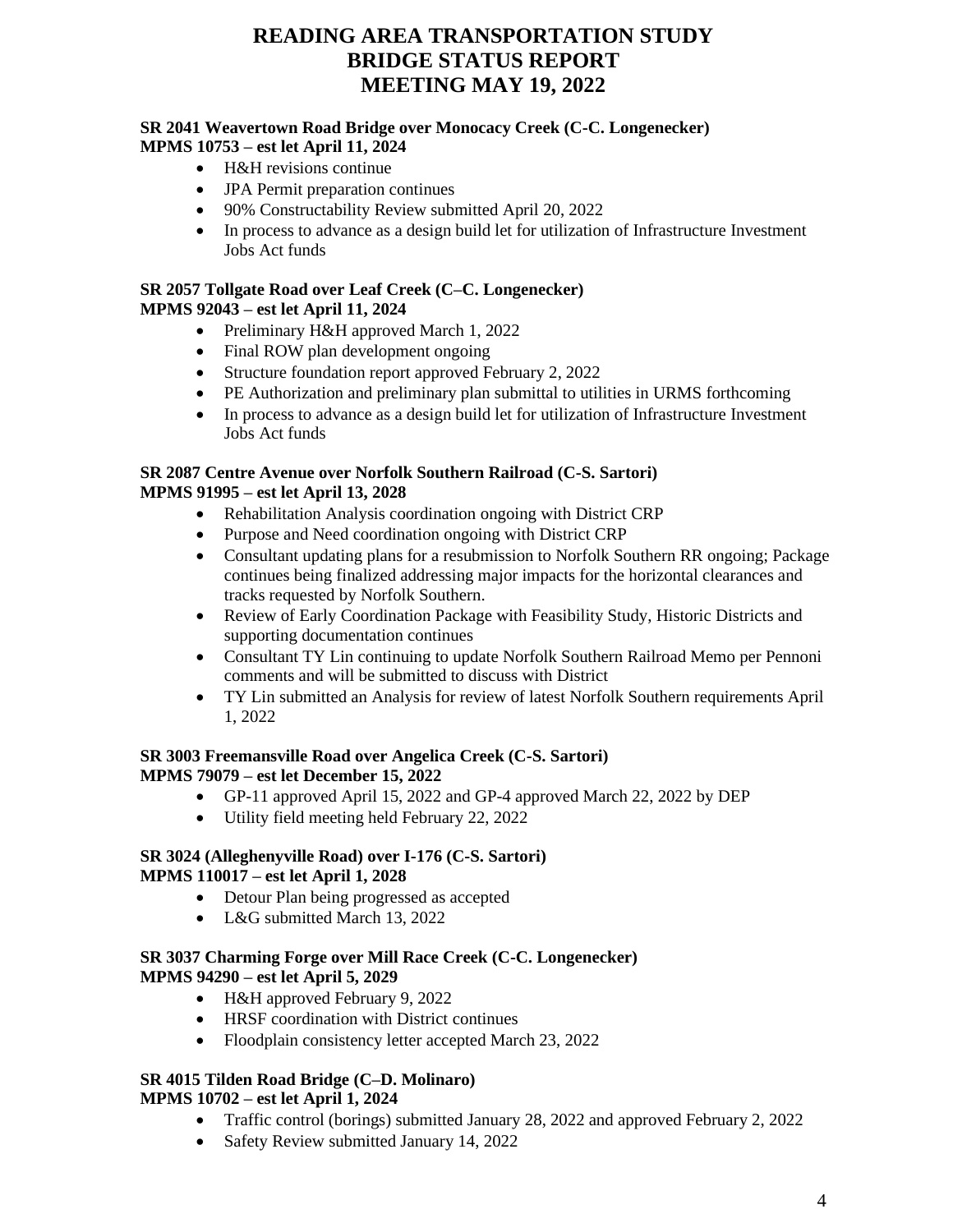## **SR 4040 (Old Route 22) Bridge Bundle (C-D. Lerch)**

## **MPMS 110013 – est let June 22, 2023**

- Revised Wetland/Bog Turtle Reports submitted to USFWS March 24, 2022 with projects scheduled to avoid bog turtle active season and fish related in-stream restriction period
- Section 01B/07B H&H comments received January 27, 2022 will be resubmitting during final design once scour calculations complete
- 2023 Program requires TIP modification upon adoption for ineligible use of Infrastructure BOF federal funds due to not on the NBIS system (bridge span too short)

## **SR 4040 (Old Route 22) over Trib to Northkill Creek (C-D. Lerch) MPMS 110078 – est let June 22, 2023**

- DFV remains under review
- Supplement to add final design needs funding approval and environmental clearance; dependent on USFWS approval of bog turtle report

## **SR 7214 Gibraltar Road Bridge over Antietam Creek - MPMS 103884 SR 2033 Gibraltar and Shelbourne Intersection – MPMS 110206**

**(C-D. Lerch) – est let May 26, 2022**

- ROW and utilities are clear
- Final signal plan approved April 13, 2022
- Final plans/plan check complete March 28, 2022
- Final plans submitted for constructability review complete April 1, 2022
- PS&E under review for advertisement; however still awaiting waterway permit

## **SR 7410 Peach Street Bridge over Sacony Creek (C-B. Rasiul)**

## **MPMS 102959 – est let August 11, 2022**

- ROW negotiations and acquisitions ongoing
- Final Structure Plans submitted to District Bridge Unit for review March 25, 2022
- Final Roadway Plan development continues
- Traffic Control Plan District comments received April 4, 2022; resubmission pending
- Signing Plan approved April 4, 2022
- Final Plans Check package submitted to Central Office for review April 13, 2022
- Joint Permit Application District approval February 2, 2022; submitted to DEP for review February 2, 2022; DEP Completeness Notification received March 29, 2022; DEP technical review pending
- Waterline relocation design to be completed by Kutztown Borough's engineer HRG in agreement with Berks County